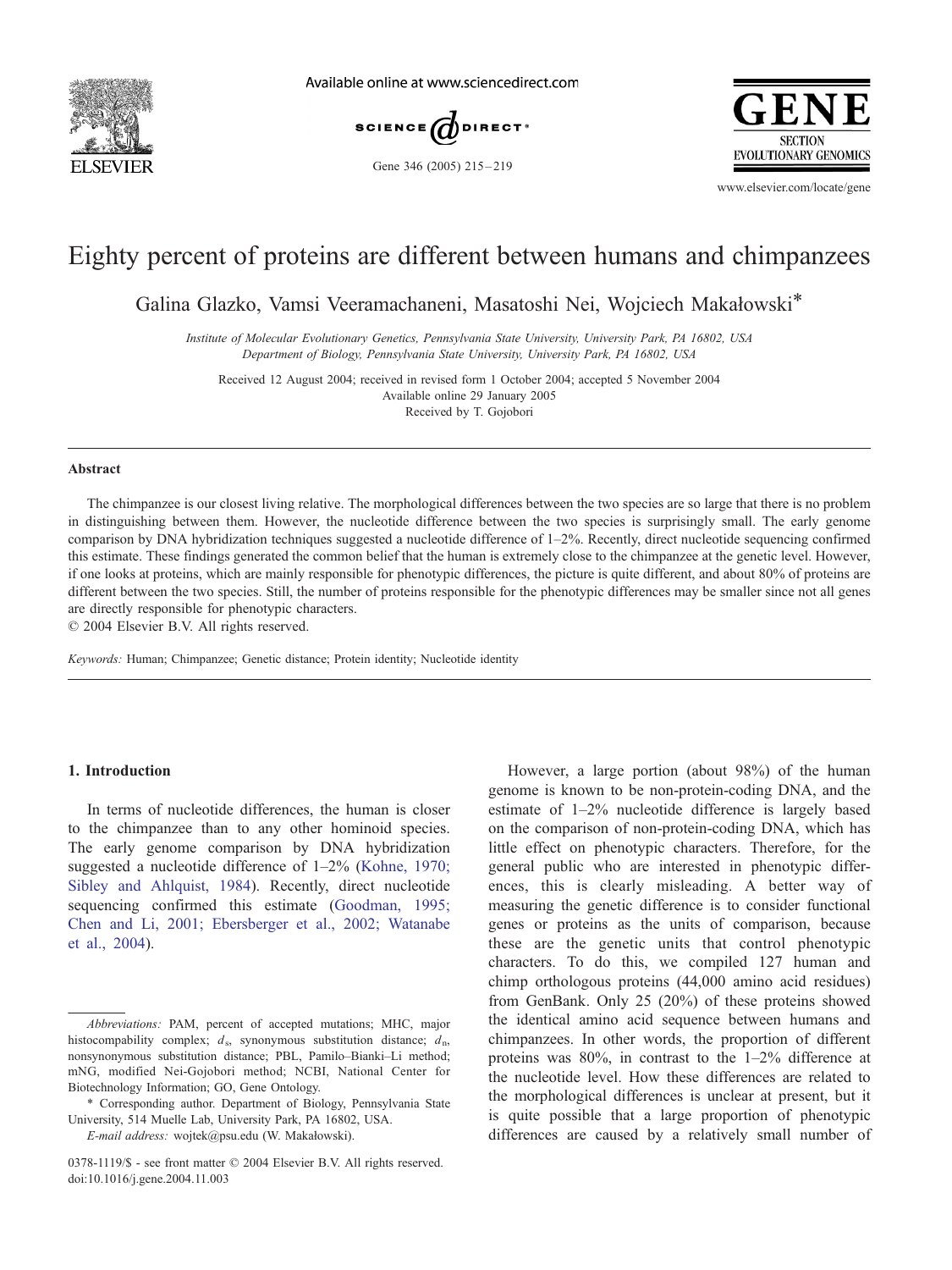regulatory mutations ([King and Wilson, 1975\)](#page-4-0) or major effect genes ([Nei, 1987\)](#page-4-0).

## 2. Materials and methods

## 2.1. Apes protein sequences

All human protein sequences known as of March 2003 were compared with all ape proteins available at that time. The human and ape protein data set was prepared as follows. First, all the ape proteins were downloaded from GenBank, and then all the identical proteins and those that are substrings of other proteins were merged. Finally, since we were interested only in full-length proteins, we checked all the sequences for the following criteria: length of at least 10 amino acids with the initiation codon of methionine. It resulted in the following data set—human: 71,334; chimpanzee: 384; gorilla: 157; orangutan: 152; and gibbon: 82 proteins.

## 2.2. Assignment of orthology relationships

To find ape orthologs of human proteins, the BLAST search of each human protein sequences against all ape sequences was performed with the following parameters: E-value cut-off  $(e)$ , 0.001; matrix  $(M)$ , PAM30; gap extension penalty  $(E)$ , 1; gap opening penalty  $(G)$ , 9; number of database sequences to show one-line description for  $(v)$ , 10; number of database sequences to show alignment for (b), 10; and low complexity filtering for lookup table only  $(F)$ , "m L". The resulting alignments were manually analyzed. Multigene families such as major histocompability complex (MHC), immunoglobulin, olfactory receptor, and KIR receptor gene families were excluded from the analysis because of difficulties in detecting orthologous relationships. Mitochondrial proteins were also excluded from the analysis. The final ortholog data set consisted of 137 human, 127 chimpanzee, 60 gorilla, 56 orangutan, and 31 gibbon sequences. Here, some human genes were orthologous only to some ape genes.

## 2.3. Statistical analysis

Orthologous sequence pairs were transformed into 137 multiple species orthology groups using the single linkage approach, and multiple sequence alignments were obtained by using ClustalW with default parameters. Using these alignments, we computed the number of amino acid and nucleotide differences per site. We also computed the synonymous  $(d_S)$  and nonsynonymous  $(d_N)$  nucleotide substitutions per site using the modified Nei–Gojobori (mNG) and the Pamilo–Bianki–Li (PBL) methods (see [Nei and Kumar, 2000\)](#page-4-0). The statistical test (Z test) of the difference  $d_N - d_S$  was conducted by computing the standard error of  $d_N - d_S$  analytically or with the boostrap test. All these computations were done by using the computer program MEGA2 ([Kumar et al., 2001\)](#page-4-0). We did not use the Goldman–Yang method, because the statistical test of  $d_N - d_S$  was not available in the program PAML ([Yang,](#page-4-0) 2003).

## 2.4. Database of orthologous genes

All the results are stored in a *mysql* database. With a simple web interface, readers can have access to the following information: lists of identical protein sequences between hominoid species pairs, identical coding DNA sequences between them, and the proteins that do not appear in ortholog sets. We also provide a link to a table with orthologous gene groups from which multiple amino acid sequence alignment is available, along with links to original sequence information via Entrez system at the National Center for Biotechnology Information (NCBI). Finally, there is a simple search tool that enables a keyword search based on information included in definition line of the original records. The database is accessible at [http://](http://warta.bio.psu.edu/ApesDB/) warta.bio.psu.edu/ApesDB/.

## 3. Results and discussion

#### 3.1. Statistical properties of the data

Using the orthologs specified in Section 2.2, we selected 411 hominoid orthologous genes clustered in 137 orthology groups. The number of orthologous genes for each species pair is summarized in Table 1. Five-species orthology groups were established only for 18 proteins. The data set used here appears to be a random set of proteins, because the size distribution of the proteins was similar to that of the entire set of human proteins (see [Fig. 1\)](#page-2-0). The list of all proteins used in this study is provided on the project web site [http://warta.bio.psu.edu/ApesDB/.](http://warta.bio.psu.edu/ApesDB/) Only 25 out of the 127 chimpanzee proteins (20%) were identical to their human orthologs (see [Table 2](#page-2-0) for the list of these proteins). This is approximately in accordance with a random distribution of the 0.6% nonsynonymous substitutions across proteins of average length of 330 amino acids (V.V. and W.M., unpublished simulation results). Interestingly, there are several genes that showed the identical nucleotide

Table 1 Number of orthologous gene pairs used in this study

|            | Human | Chimpanzee | Gorilla | Orangutan |
|------------|-------|------------|---------|-----------|
| Chimpanzee | 127   |            |         |           |
| Gorilla    | 60    | 56         |         |           |
| Orangutan  | 56    | 52         | 44      |           |
| Gibbon     |       | 26         | າາ      | 24        |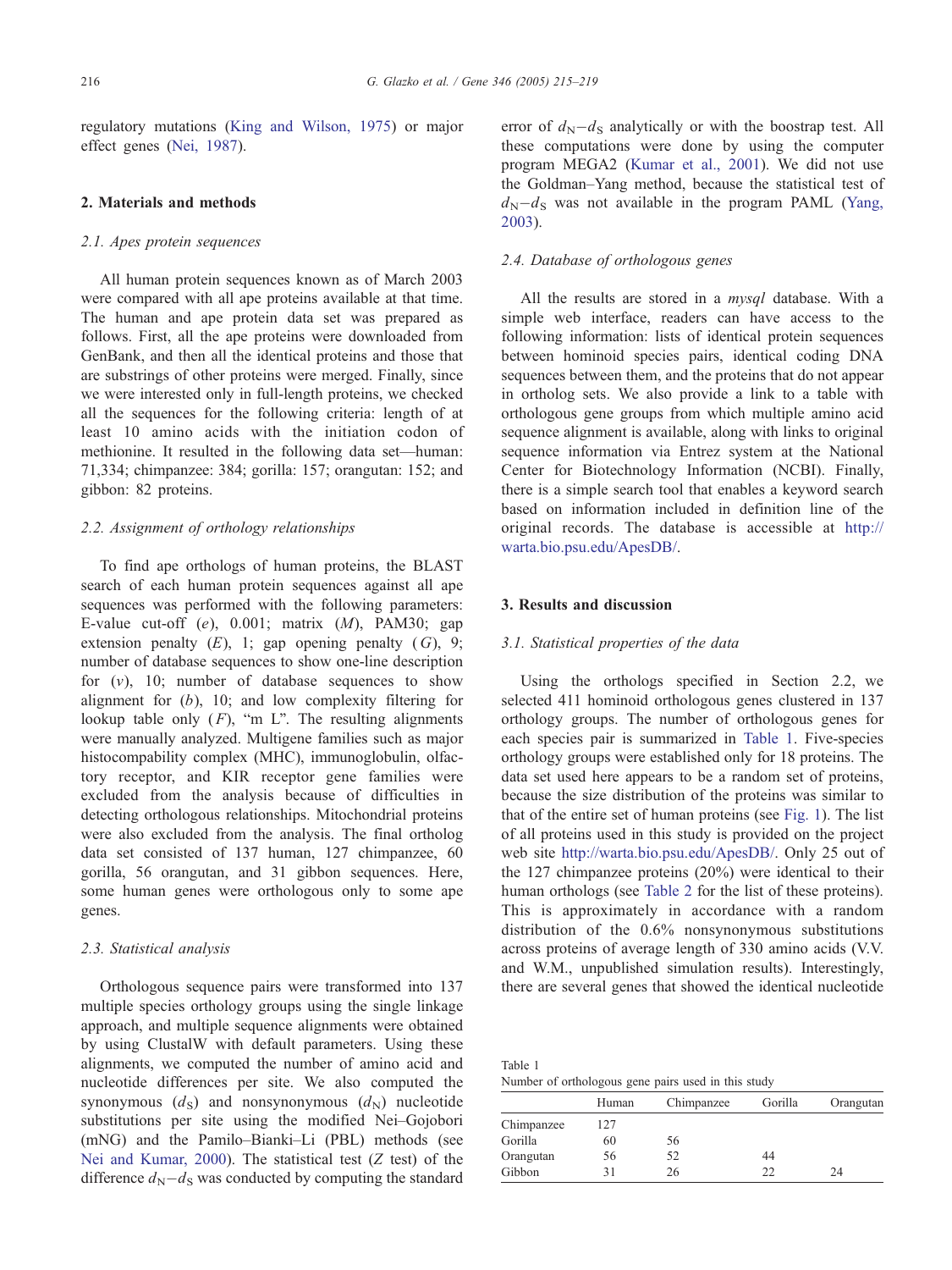<span id="page-2-0"></span>

Fig. 1. Length distribution of all human proteins (black histograms) against proteins in the analyzed data set (white histograms).

sequence between different species (see Table 3). For example, both amino acid and nucleotide (coding part) sequences of beta-2 microglobulin were identical among human, chimp, and gorilla genomes, while the interleukin-2 precursor gene sequences from human and gibbon were identical. (Data for other three species were not available.) The overall nucleotide sequence identity between human and other hominoid species was in accordance with earlier

Table 2 List of identical proteins in humans and chimpanzees

| Gene name                                    | Protein length |  |  |
|----------------------------------------------|----------------|--|--|
|                                              | (amino acids)  |  |  |
| Beta-2-microglobulin                         | 119            |  |  |
| Opsin 1                                      | 348            |  |  |
| $Poly(A)$ binding protein                    | 382            |  |  |
| 5-Hydroxytryptamine (serotonin) receptor 1B  | 390            |  |  |
| 5-Hydroxytryptamine (serotonin) receptor 1E  | 365            |  |  |
| A-gamma globin                               | 147            |  |  |
| Alpha 2 globin                               | 142            |  |  |
| Beta 1,3-galactosyltransferase polypeptide 1 | 326            |  |  |
| Beta defensin 1                              | 68             |  |  |
| Epsilon globin                               | 147            |  |  |
| G-gamma globin                               | 147            |  |  |
| Histamine receptor H2                        | 359            |  |  |
| Lysozyme precursor                           | 148            |  |  |
| Superoxide dismutase 1                       | 154            |  |  |
| Hemochromatosis protein isoform 1 precursor  | 348            |  |  |
| Dopamine receptor D2                         | 443            |  |  |
| G protein-coupled receptor 15                | 360            |  |  |
| Renin precursor                              | 406            |  |  |
| Mitogen-activated protein kinase 14,         | 360            |  |  |
| Chemokine (C-X-C motif) receptor 4 (fusin)   | 352            |  |  |
| Epididymal secretory protein                 | 151            |  |  |
| CD81 antigen                                 | 236            |  |  |
| Triosephosphate isomerase 1                  | 249            |  |  |
| DEAD-box protein                             | 428            |  |  |
| Ubiquitin B                                  | 229            |  |  |

Beta-2-microglobulin has the identical nucleotide sequence as well.

studies (e.g., [Chen and Li, 2001; Ebersberger et al., 2002;](#page-4-0) Watanabe et al., 2004, Kitano et al., 2004).

# 3.2. Evolutionary analysis of human and chimpanzee orthologs

Our comparison of human and chimp proteins showed that the 80% of proteins are different between humans and chimps. This comparison is biologically meaningful because even one amino acid substitution may have significant effects on phenotypic differences. We were then interested in what kind of proteins maintain the interspecific identity. In general, one would expect that the same functional category of proteins shows a similar level of protein identity. We therefore classified the human/chimpanzee orthologous proteins using Gene Ontology (GO) classification ([Harris, 2004\)](#page-4-0). Our data set could be roughly divided into four functional GO categories: enzymes, signal transduction proteins, transporters, and others. The percentages of proteins showing  $100\%$ , 99%, 98%, and  $\leq$ 98% sequence identity are given in [Table 4](#page-3-0) for different categories. It is clear that signal transduction is highly conserved, whereas transporter proteins are least conserved. However, these results could be biased because the number of proteins used is small.

Table 3 Number of genes with identical amino acid (above diagonal) and nucleotide (below diagonal) sequences

|            | Human | Chimpanzee Gorilla Orangutan |   | Gibbon |
|------------|-------|------------------------------|---|--------|
| Human      | X     | 25                           |   |        |
| Chimpanzee |       | X                            |   |        |
| Gorilla    |       |                              |   |        |
| Orangutan  |       |                              | x |        |
| Gibbon     |       |                              |   |        |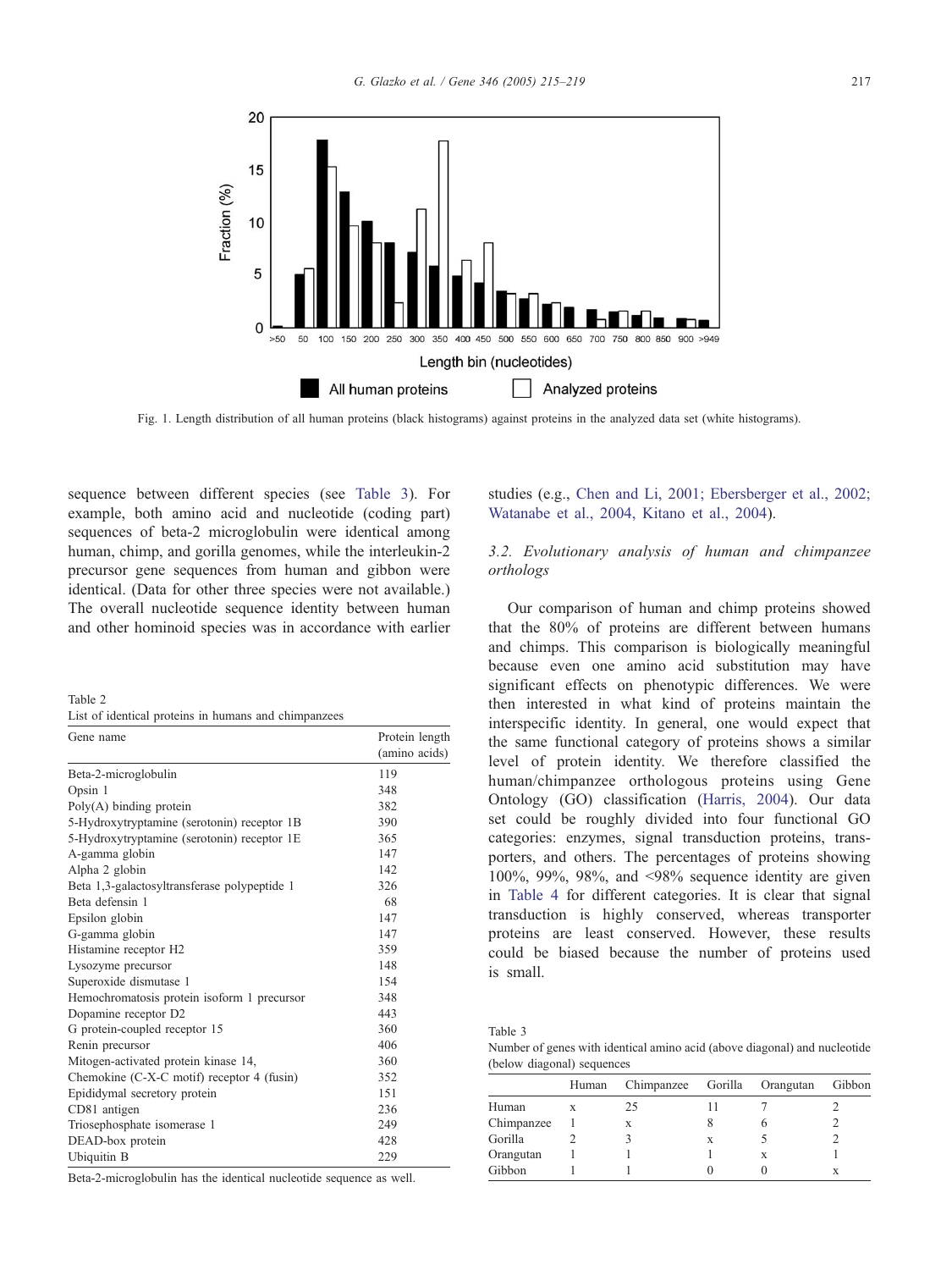<span id="page-3-0"></span>Table 4 Percentage of proteins showing 100%, 99%, and 98% sequence identity between humans and chimps for different functional categories

| Functional categories | Level of amino acid identity |      |      |               |  |
|-----------------------|------------------------------|------|------|---------------|--|
|                       | 100%                         | 99%  | 98%  | Less than 98% |  |
| Enzymes               | 22.7                         | 30.6 | 26.1 | 20.0          |  |
| Signal transduction   | 45.5                         | 52.8 | 56.5 | 45.0          |  |
| Transporters          | 22.7                         | 8.3  | 4.3  | 0.0           |  |
| Others                | 9.1                          | 83   | 13.0 | 35.0          |  |

We also computed the rates of synonymous  $(d_N)$  and nonsynonymous  $(d_s)$  nucleotide substitutions between humans and chimpanzees. A majority of proteins showed the relationship  $d_N < d_S$ , but there were 16 proteins for which  $d_N$  was higher than  $d_S$  (Table 5). However, only three of them showed that  $d_N$  is significantly greater than  $d_s$  by either the mNG or the PBL method. The results of the Z test using analytical or bootstrap standard errors were virtually identical. The  $d_N - d_S$  difference for protamine 1 was significant by both methods, but the function of this protein P1 is to bind and condense sperm DNA during the course of sperm nucleus condensation in spermatogenesis. For this reason, this protein is highly basic and contains a high proportion of argine residue (about 50%). When arginines mutate to nonbasic amino acids at some sites, other nonbasic amino acids tend to mutate to argines to maintain a high level of basicity ([Rooney et al., 2000\)](#page-4-0). Furthermore, we found  $d_N < d_S$  in most other vertebrates species groups ([Rooney et al., 2000\)](#page-4-0). Therefore, the relationship  $d_N > d_S$  observed here does not seem to be related to any phenotypic evolution.

The mNG method showed  $d_N > d_S$  for glycophorin A. A similar result was obtained by [Wang et al. \(2003\).](#page-4-0)

These authors suggested that the higher  $d_N/d_S$  ratio than 1 for this gene is caused by the interaction of this receptor protein with the malaria parasites. A significantly higher  $d_N/d_S$  ratio than 1 was also observed for the BRCA1 gene by the PBL method. A similar result was reported by [Huttley et al. \(2000\).](#page-4-0) However, the analysis of [Hurst](#page-4-0) and Pal (2001) for the entire region of this gene showed the relationship  $d_N < d_S$ . Some mutations at this locus are known to cause breast cancer, but the normal function does not appear to be well understood ([Narod and](#page-4-0) Foulkes, 2004). Therefore, it is difficult to relate the difference of this gene to the phenotypic differences between humans and chimpanzees.

For the above reason, it is not easy to understand the genetic basis of phenotypic differences between the two species at this stage. It seems that the phenotypic differences are controlled by a small proportion of genes, either by the regulatory genes ([King and Wilson, 1975\)](#page-4-0) or by major effect genes ([Nei, 1987\)](#page-4-0).

## 4. Conclusions

- (1) Although nucleotide sequence identity between humans and chimpanzees is very high, only 20% of proteins are identical between the two species, and 80% of proteins are different.
- (2) Even the 80% protein differences appear to be too small to explain the phenotypic differences. It seems that the phenotypic differences are controlled by a small proportion of genes, either by regulatory genes or by major effect genes.
- (3) A larger number of genes than ours need to be studied to understand the genetic basis of phenotypic differences.

Table 5

Genes showing  $d_N > d_S$  in the comparison of human and chimpanzee genes

| Gene name              |             | Modified Nei-Gojobori |          |          |             | Pamilo-Bianchi-Li |          |          |
|------------------------|-------------|-----------------------|----------|----------|-------------|-------------------|----------|----------|
|                        | $d_{\rm N}$ | $d_{\rm S}$           | Z-boot   | Z-anal   | $d_{\rm N}$ | $d_{\rm S}$       | Z-boot   | Z-anal   |
| Protamine 1            | 0.088       | 0.000                 | $2.642*$ | 2.952*   | 0.104       | 0.000             | 2.345*   | $2.821*$ |
| Glycophorin A          | 0.047       | 0.012                 | $2.522*$ | $2.262*$ | 0.045       | 0.020             | 1.407    | 1.203    |
| Protamine 2            | 0.053       | 0.023                 | 1.370    | 1.306    | 0.055       | 0.037             | 0.609    | 0.506    |
| <b>SRY</b>             | 0.016       | 0.006                 | 1.588    | 1.179    | 0.016       | 0.005             | 1.758    | 1.468    |
| EP2_variantC           | 0.009       | 0.000                 | 1.471    | 1.412    | 0.008       | 0.000             | 1.365    | 1.397    |
| Rhesus-like            | 0.037       | 0.029                 | 0.791    | 0.760    | 0.036       | 0.025             | 1.155    | 1.079    |
| EP2_variantE           | 0.006       | 0.000                 | 1.008    | 0.999    | 0.007       | 0.000             | 1.073    | 0.997    |
| TGIF-like              | 0.010       | 0.005                 | 0.784    | 0.744    | 0.010       | 0.004             | 1.077    | 1.036    |
| EP2_variantD           | 0.004       | 0.000                 | 0.964    | 0.999    | 0.004       | 0.000             | 0.988    | 0.998    |
| Rh50                   | 0.009       | 0.006                 | 0.687    | 0.676    | 0.009       | 0.005             | 0.967    | 0.885    |
| BRCA1                  | 0.008       | 0.005                 | 1.593    | 1.588    | 0.008       | 0.004             | $2.427*$ | $2.353*$ |
| Apolipoprotein_AII     | 0.015       | 0.011                 | 0.239    | 0.237    | 0.015       | 0.009             | 0.572    | 0.423    |
| Glycoprotein alpha-2   | 0.009       | 0.006                 | 0.605    | 0.571    | 0.010       | 0.005             | 0.987    | 0.863    |
| Interleukin-4          | 0.003       | 0.000                 | 1.068    | 0.999    | 0.004       | 0.000             | 0.931    | 0.998    |
| STRL33                 | 0.003       | 0.000                 | 1.455    | 1.414    | 0.003       | 0.000             | 1.484    | 1.412    |
| Interleukin-8 receptor | 0.006       | 0.003                 | 0.584    | 0.582    | 0.006       | 0.003             | 0.820    | 0.798    |

Z-boot: the standard error for this test was obtained by the bootstrapping. Z-anal: the standard error for this test was obtained by the analytical formula. \* Significant at the 5% level.